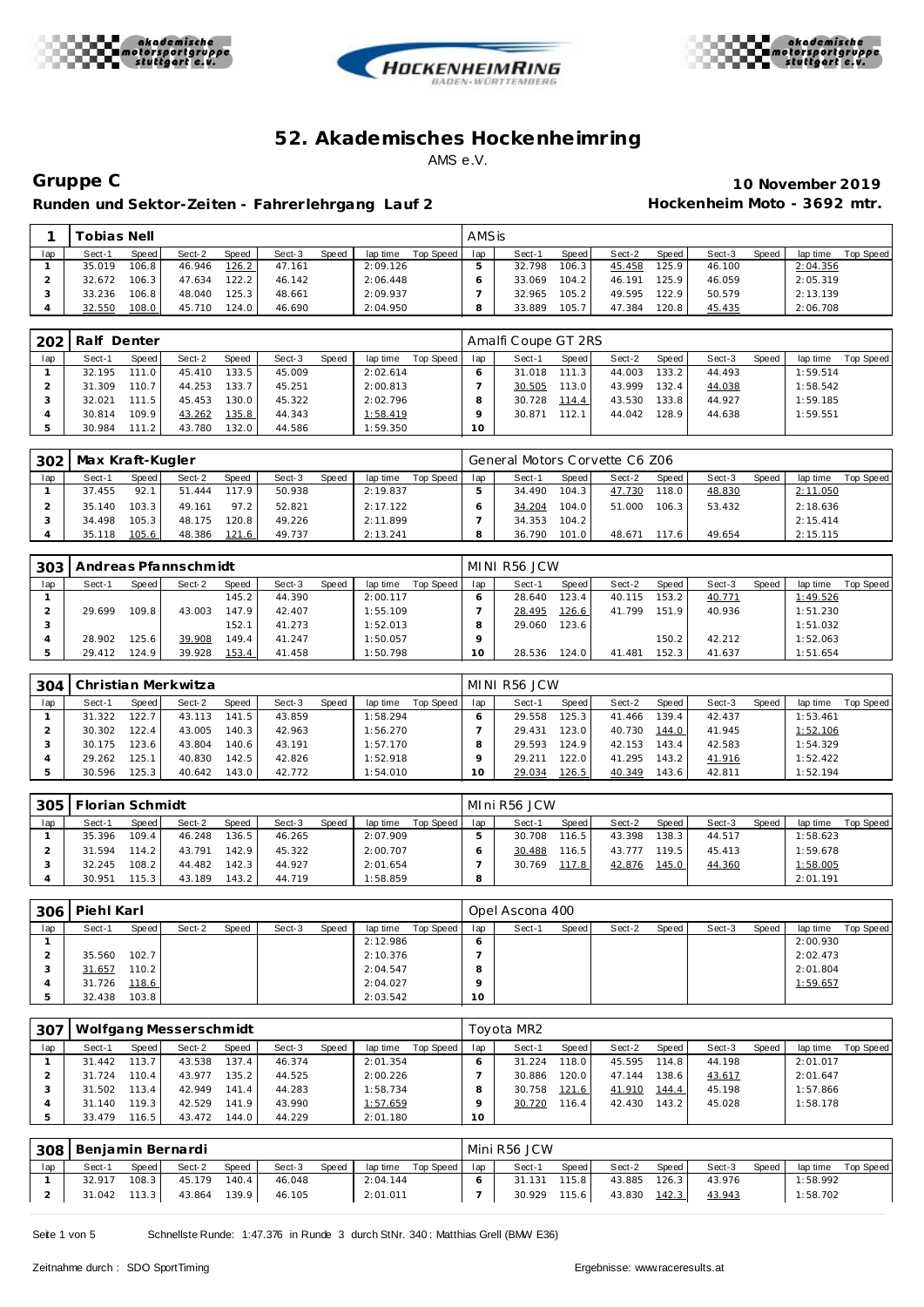





# **Gruppe C 10 November 2019** Runden und Sektor-Zeiten - Fahrer lehrgang Lauf 2 **Hockenheim Moto - 3692 mtr.**

|  | $3 \mid 31.252 \mid 114.3 \mid$  |  |  | 2:02.375 |    | 8 31.337 118.2 42.709 141.4 45.505 |  | 1:59.551 |
|--|----------------------------------|--|--|----------|----|------------------------------------|--|----------|
|  | 30.679 112.6 43.008 141.9 44.908 |  |  | 1:58.595 |    | 32.641 114.9 42.072 140.8 45.111   |  | 1:59.824 |
|  | 30.857 117.4 43.354 123.3 44.637 |  |  | 1:58.848 | 10 |                                    |  |          |

| 309 | Jürgen Merkwitza |        |        |              |        |       |          |           |     | Mini R56 JCW |       |        |                    |        |       |          |           |
|-----|------------------|--------|--------|--------------|--------|-------|----------|-----------|-----|--------------|-------|--------|--------------------|--------|-------|----------|-----------|
| lap | Sect-1           | Speed  | Sect-2 | <b>Speed</b> | Sect-3 | Speed | lap time | Top Speed | lap | Sect-1       | Speed | Sect-2 | Speed              | Sect-3 | Speed | lap time | Top Speed |
|     | 31.425           | 113.6  | 44.578 | 138.8        | 44.706 |       | 2:00.709 |           |     | 30.734       | 118.0 | 43.798 | 136.2              | 43.332 |       | 1:57.864 |           |
|     | 30.987           | 117.3  | 45.361 | 131.1        | 45.847 |       | 2:02.195 |           |     | 30.904       | 118.0 | 44.648 | 139.7              | 45.086 |       | 2:00.638 |           |
|     | 31.089           | 117.8  | 44.442 | 138.3        | 44.477 |       | 2:00.008 |           |     | 30.711       | 117.5 | 42.704 | 139.4.             | 43.990 |       | 1:57.405 |           |
|     | 30.773           | 116.91 | 42.450 | 140.1        | 43.920 |       | 1:57.143 |           |     | 31.355       | 114.0 | 42.578 | 138.6 <sub>1</sub> | 43.529 |       | 1:57.462 |           |
|     | 30.764           | 118.3  | 42.833 | 139.4        | 43.619 |       | 1:57.216 |           | 10  |              |       |        |                    |        |       |          |           |

| 311 | Michael Merkwitza |       |        |       |        |       |          |           |     | MINI R56 Cooper S |       |        |       |        |       |          |           |
|-----|-------------------|-------|--------|-------|--------|-------|----------|-----------|-----|-------------------|-------|--------|-------|--------|-------|----------|-----------|
| lap | Sect-1            | Speed | Sect-2 | Speed | Sect-3 | Speed | lap time | Top Speed | lap | Sect-1            | Speed | Sect-2 | Speed | Sect-3 | Speed | lap time | Top Speed |
|     |                   |       |        |       |        |       | 2:03.976 |           |     |                   |       |        |       |        |       | 1:52.200 |           |
|     |                   |       |        |       |        |       | 2:01.158 |           |     |                   |       |        |       |        |       | 2:00.198 |           |
|     |                   |       |        |       |        |       | 1:58.632 |           |     |                   |       |        |       |        |       | 2:04.554 |           |
|     |                   |       |        |       |        |       | 2:06.987 |           |     |                   |       |        |       |        |       | 2:00.867 |           |
|     |                   |       |        |       |        |       | 2:02.953 |           | 10  |                   |       |        |       |        |       |          |           |

| 312 | Roland Tanner |       |        |                    |        |       |          |           |     | Cheverolet Corvette Grand Sport |              |        |       |        |       |          |           |
|-----|---------------|-------|--------|--------------------|--------|-------|----------|-----------|-----|---------------------------------|--------------|--------|-------|--------|-------|----------|-----------|
| lap | Sect-1        | Speed | Sect-2 | Speed              | Sect-3 | Speed | lap time | Top Speed | lap | Sect-1                          | <b>Speed</b> | Sect-2 | Speed | Sect-3 | Speed | lap time | Top Speed |
|     | 32.048        | 107.7 | 44.674 | 148.6              | 48.557 |       | 2:05.279 |           |     | 31.758                          | 109.3        | 42.931 | 151.5 | 45.331 |       | 2:00.020 |           |
|     | 31.786        | 111.5 | 46.277 | 148.4              | 49.054 |       | 2:07.117 |           |     | 32.158                          | 116.0        | 43.765 | 149.4 | 47.847 |       | 2:03.770 |           |
|     | 34.776        | 114.0 | 45.528 | 150.2              | 48.604 |       | 2:08.908 |           |     | 32.277                          | 114.4        | 42.583 | 154.9 | 43.942 |       | 1:58.802 |           |
|     | 29.120        | 116.3 | 42.404 | 149.8 <sub>1</sub> | 44.665 |       | 1:56.189 |           |     | 28.685                          | 121.1        | 44.028 | 154.5 | 43.266 |       | 1:55.979 |           |
|     | 30.038        | 111.0 | 43.503 | 147.7              | 46.115 |       | 1:59.656 |           | 10  |                                 |              |        |       |        |       |          |           |

|     | 315   Markus Schulze |         |        |       |        |       |          |           |     | <b>BMW M235i</b> |        |        |       |        |       |          |           |
|-----|----------------------|---------|--------|-------|--------|-------|----------|-----------|-----|------------------|--------|--------|-------|--------|-------|----------|-----------|
| lap | Sect-1               | Speed   | Sect-2 | Speed | Sect-3 | Speed | lap time | Top Speed | lap | Sect-1           | Speed  | Sect-2 | Speed | Sect-3 | Speed | lap time | Top Speed |
|     | 34.160               | 104.5   | 45.689 | 136.9 | 47.402 |       | 2:07.251 |           |     | 30.476           | 110.1  | 44.242 | 150.0 | 46.401 |       | 2:01.119 |           |
|     | 39.082               | 93.0    | 47.050 | 147.7 | 51.258 |       | 2:17.390 |           |     | 36.444           | 105.21 | 45.170 | 152.3 | 45.304 |       | 2:06.918 |           |
|     | 34.009               | 110.2 l | 43.994 | 137.6 | 46.487 |       | 2:04.490 |           |     | 30.404           | 118.7  | 42.785 | 152.1 | 47.789 |       | 2:00.978 |           |
|     | 32.787               | 113.2   | 46.995 | 150.4 | 46.259 |       | 2:06.041 |           |     | 32.384           | 114.0  | 43.866 | 152.1 | 43.843 |       | 2:00.093 |           |
|     | 32.148               | 111.3   | 46.113 | 147.9 | 45.589 |       | 2:03.850 |           | 10  |                  |        |        |       |        |       |          |           |

| 317 | Axel Haußmann |       |        |       |        |       |          |           |     | BMW e30 |           |        |       |        |       |          |           |
|-----|---------------|-------|--------|-------|--------|-------|----------|-----------|-----|---------|-----------|--------|-------|--------|-------|----------|-----------|
| lap | Sect-1        | Speed | Sect-2 | Speed | Sect-3 | Speed | lap time | Top Speed | lap | Sect-1  | Speed     | Sect-2 | Speed | Sect-3 | Speed | lap time | Top Speed |
|     | 31.762        | 115.1 | 41.885 | 153.4 | 45.653 |       | 1:59.300 |           |     | 29.899  | 122.7     | 41.272 | 155.8 | 43.991 |       | 1:55.162 |           |
|     | 34.895        | 104.2 | 46.589 | 135.3 | 48.459 |       | 2:09.943 |           |     | 30.466  | $117.3$ l | 43.993 | 147.1 | 44.642 |       | 1:59.101 |           |
|     | 31.408        | 116.9 | 46.657 | 148.1 | 44.968 |       | 2:03.033 |           |     | 32.336  | 122.3     | 41.692 | 153.4 | 35.677 |       | 1:49.705 |           |
|     | 31.503        | 119.5 | 41.620 | 156.7 | 43.180 |       | 1:56.303 |           |     | 32.247  | 107.9     | 42.361 | 156.3 | 43.180 |       | 1:57.788 |           |
|     | 31.894        | 123.4 | 43.609 | 151.7 | 43.453 |       | 1:58.956 |           | 10  |         |           |        |       |        |       |          |           |

|     | 318 Ernst Jahn |         |        |                    |        |       |          |           |     | BMW M140 |       |        |       |        |       |          |           |
|-----|----------------|---------|--------|--------------------|--------|-------|----------|-----------|-----|----------|-------|--------|-------|--------|-------|----------|-----------|
| lap | Sect-1         | Speed I | Sect-2 | Speed              | Sect-3 | Speed | lap time | Top Speed | lap | Sect-1   | Speed | Sect-2 | Speed | Sect-3 | Speed | lap time | Top Speed |
|     | 34.816         | 116.5   | 44.795 | 143.01             | 49.090 |       | 2:08.701 |           |     | 32.519   | 107.5 | 43.294 | 146.3 | 45.822 |       | 2:01.635 |           |
|     | 38.122         | 104.9   | 46.416 | 144.2 <sub>1</sub> | 47.652 |       | 2:12.190 |           |     | 31.932   | 115.1 | 43.900 | 143.4 | 46.818 |       | 2:02.650 |           |
|     | 32.060         | 107.6   |        |                    |        |       | 2:04.822 |           |     | 33.566   | 110.0 | 45.052 | 148.8 | 47.052 |       | 2:05.670 |           |
|     | 31.236         | 108.1   | 44.619 | 145.7              | 46.178 |       | 2:02.033 |           |     | 31.080   | 112.0 | 43.621 | 144.0 | 45.388 |       | 2:00.089 |           |
|     | 31.290         | 110.7   | 43.638 | 143.01             | 46.610 |       | 2:01.538 |           | 10  |          |       |        |       |        |       |          |           |

| 320 | Matthias Manz |                    |        |              |        |              |          |           |     |        |       |        |       |        |       |          |           |
|-----|---------------|--------------------|--------|--------------|--------|--------------|----------|-----------|-----|--------|-------|--------|-------|--------|-------|----------|-----------|
| lap | Sect-1        | Speed              | Sect-2 | <b>Speed</b> | Sect-3 | <b>Speed</b> | lap time | Top Speed | lap | Sect-1 | Speed | Sect-2 | Speed | Sect-3 | Speed | lap time | Top Speed |
|     | 30.765        | 115.9 <sub>1</sub> | 44.320 | 150.8        | 45.596 |              | 2:00.681 |           |     | 30.934 | 115.  | 42.417 | 151.0 | 45.270 |       | 1:58.621 |           |
|     | 30.647        | 111.7 <sub>1</sub> | 43.136 | 148.8        | 44.787 |              | 1:58.570 |           |     | 30.418 | 115.5 | 59.062 | 135.5 | 49.501 |       | 2:18.981 |           |
|     | 30.290        | 124.7              | 42.896 | 153.6        | 44.218 |              | 1:57.404 |           |     | 31.902 | 110.5 | 43.354 | 145.4 | 45.830 |       | 2:01.086 |           |
|     | 30.073        | 115.4              | 42.657 | 153.0        | 44.758 |              | 1:57.488 |           |     | 32.126 | 91.9  | 46.365 | 146.5 | 45.165 |       | 2:03.656 |           |
|     | 30.718        | 13.6               | 42.428 | 151.7        | 45.438 |              | 1:58.584 |           | 10  |        |       |        |       |        |       |          |           |

| 321 | Benedikt Weichel |                    |        |       |        |       |          |           | Bmw M2 |        |       |        |       |        |       |          |           |
|-----|------------------|--------------------|--------|-------|--------|-------|----------|-----------|--------|--------|-------|--------|-------|--------|-------|----------|-----------|
| lap | Sect-1           | Speed              | Sect-2 | Speed | Sect-3 | Speed | lap time | Top Speed | lap    | Sect-1 | Speed | Sect-2 | Speed | Sect-3 | Speed | lap time | Top Speed |
|     | 37.417           | 105.2 <sub>1</sub> | 45.307 | 144.0 | 50.303 |       | 2:13.027 |           |        | 32.151 | 117.0 | 43.290 | 146.7 | 47.102 |       | 2:02.543 |           |
|     | 34.205           | 104.2              | 46.941 | 136.7 | 48.448 |       | 2:09.594 |           |        | 31.642 | 113.0 | 46.308 | 137.4 | 48.962 |       | 2:06.912 |           |
|     | 31.169           | 117.1              | 44.860 | 136.7 | 48.970 |       | 2:04.999 |           |        | 34.338 | 110.1 | 45.662 | 145.9 | 47.280 |       | 2:07.280 |           |
|     | 31.608           | 110.4              | 45.256 | 142.7 | 47.169 |       | 2:04.033 |           |        | 31.902 | 120.9 | 43.519 | 142.9 | 47.472 |       | 2:02.893 |           |

Seite 2 von 5 Schnellste Runde: 1:47.376 in Runde 3 durch StNr. 340 : Matthias Grell (BMW E36)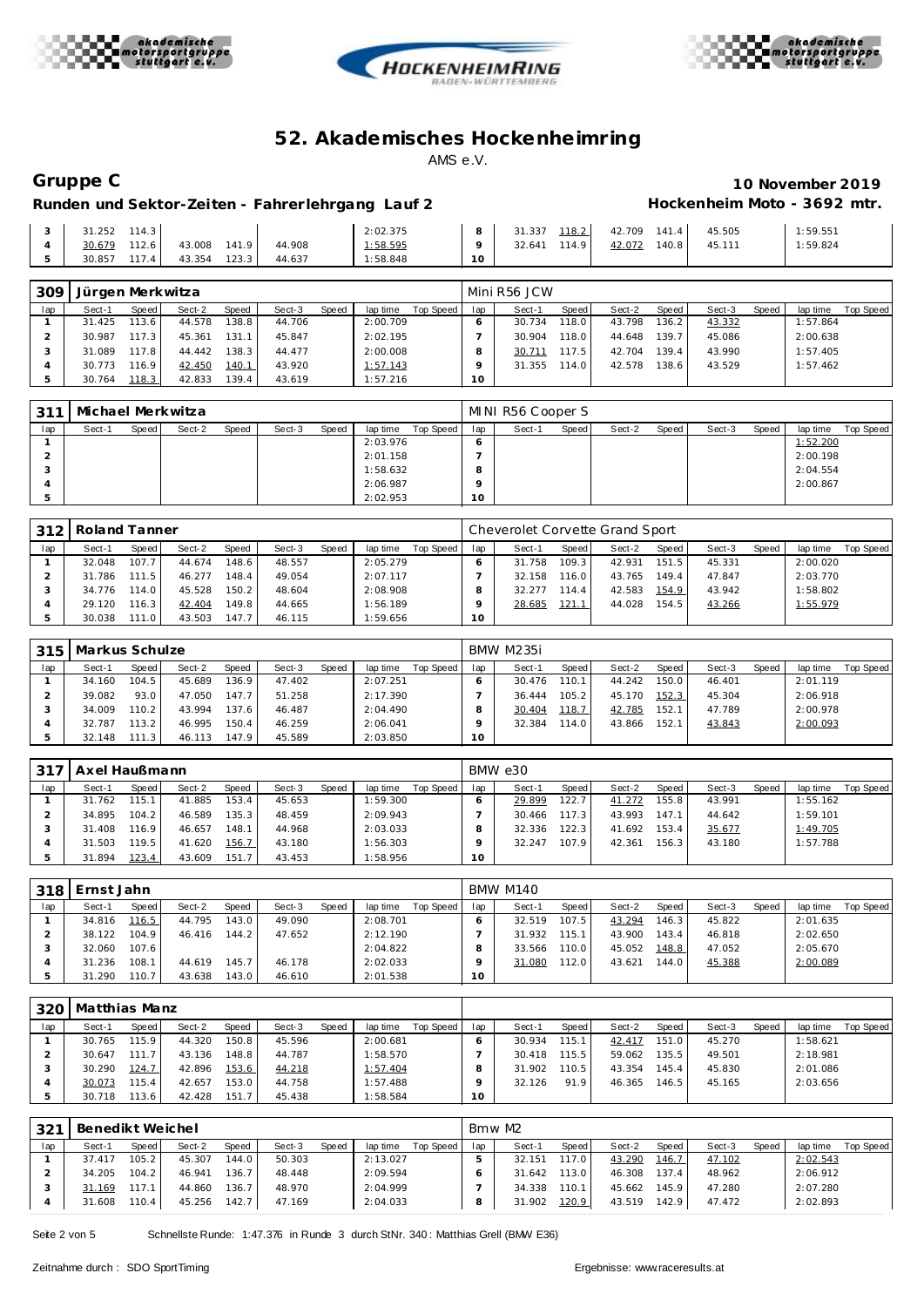





Runden und Sektor-Zeiten - Fahrer lehrgang Lauf 2 **Hockenheim Moto - 3692 mtr.** 

**Gruppe C 10 November 2019**

| 322 | Stephan Kühnis |       |        |       |        |       |          |           |     | BMW 1600 ti |       |        |       |        |       |          |           |
|-----|----------------|-------|--------|-------|--------|-------|----------|-----------|-----|-------------|-------|--------|-------|--------|-------|----------|-----------|
| lap | Sect-1         | Speed | Sect-2 | Speed | Sect-3 | Speed | lap time | Top Speed | lap | Sect-1      | Speed | Sect-2 | Speed | Sect-3 | Speed | lap time | Top Speed |
|     | 31.711         | 120.1 | 44.852 | 131.4 | 44.372 |       | 2:00.935 |           |     | 28.756      | 121.8 | 41.738 | 146.9 | 41.472 |       | 1:51.966 |           |
|     | 32.670         | 114.3 | 42.169 | 145.6 | 41.890 |       | 1:56.729 |           |     | 28.864      | 121.6 | 42.564 | 145.2 | 41.483 |       | 1:52.911 |           |
|     | 29.830         | 118.0 | 41.521 | 145.2 | 41.814 |       | 1:53.165 |           |     | 28.799      | 117.8 | 41.130 | 147.7 | 41.735 |       | 1:51.664 |           |
|     | 29.366         | 119.5 | 41.708 | 145.7 | 42.653 |       | 1:53.727 |           |     | 30.528      | 118.2 | 42.187 | 144.6 | 42.945 |       | 1:55.660 |           |
|     | 30.096         | 113.1 | 41.513 | 146.1 | 41.940 |       | 1:53.549 |           | 10  |             |       |        |       |        |       |          |           |

| 323 | ⊺om Kerl |                    |        |              |        |       |          |           |     | Audi TT RS Roadster |                    |        |       |        |       |          |           |
|-----|----------|--------------------|--------|--------------|--------|-------|----------|-----------|-----|---------------------|--------------------|--------|-------|--------|-------|----------|-----------|
| lap | Sect-1   | Speed              | Sect-2 | <b>Speed</b> | Sect-3 | Speed | lap time | Top Speed | lap | Sect-1              | Speed              | Sect-2 | Speed | Sect-3 | Speed | lap time | Top Speed |
|     | 31.044   | 122.6 <sub>1</sub> | 43.836 | 153.4        | 45.521 |       | 2:00.401 |           |     | 28.876              | 125.7              | 40.469 | 155.8 | 44.530 |       | 1:53.875 |           |
|     | 31.376   | 17.9               | 42.318 | 151.3        | 46.744 |       | 2:00.438 |           |     | 29.179              | 125.9 <sub>1</sub> | 40.319 | 156.5 | 42.429 |       | 1:51.927 |           |
|     | 30.847   | 120.8              | 44.657 | 142.7        | 44.510 |       | 2:00.014 |           |     | 28.635              | 127.8              | 42.860 | 151.3 | 43.931 |       | 1:55.426 |           |
|     | 29.204   | 123.1              | 41.094 | 156.1        | 44.269 |       | 1:54.567 |           |     | 29.585              | 126.0              | 43.049 | 155.2 | 42.421 |       | 1:55.055 |           |
|     | 30.096   | 121.9              | 41.556 | 145.7        | 44.607 |       | 1:56.259 |           | 10  | 29.449              | 124.31             | 40.073 | 158.8 | 42.401 |       | 1:51.923 |           |

| 324 | Martin Frei |         |        |       |        |       |          |           |     | <b>BMW 2002</b> |       |        |       |        |       |          |           |
|-----|-------------|---------|--------|-------|--------|-------|----------|-----------|-----|-----------------|-------|--------|-------|--------|-------|----------|-----------|
| lap | Sect-1      | Speed   | Sect-2 | Speed | Sect-3 | Speed | lap time | Top Speed | lap | Sect-1          | Speed | Sect-2 | Speed | Sect-3 | Speed | lap time | Top Speed |
|     | 33.211      | 109.8   | 44.900 | 129.7 | 45.280 |       | 2:03.391 |           |     | 30.204          | 118.4 | 42.224 | 134.7 | 43.490 |       | 1:55.918 |           |
|     | 34.297      | 109.2   | 44.103 | 132.0 | 44.013 |       | 2:02.413 |           |     | 30.577          | 115.8 | 42.542 | 135.2 | 43.120 |       | 1:56.239 |           |
|     | 30.874      | 115.8   | 43.486 | 131.4 | 44.534 |       | 1:58.894 |           |     | 31.463          | 112.5 | 44.473 | 132.0 | 46.087 |       | 2:02.023 |           |
|     | 32.762      | 112.3   | 43.712 | 131.7 | 43.779 |       | 2:00.253 |           |     | 33.927          | 112.6 | 44.343 | 130.0 | 44.131 |       | 2:02.401 |           |
|     | 30.664      | 116.5 l | 43.084 | 135.2 | 42.874 |       | 1:56.622 |           | 10  |                 |       |        |       |        |       |          |           |

| 325 | Armin Klein |       |        |       |        |       |          |           |     | <b>VW KÄFER</b> |       |        |                    |        |       |          |           |
|-----|-------------|-------|--------|-------|--------|-------|----------|-----------|-----|-----------------|-------|--------|--------------------|--------|-------|----------|-----------|
| lap | Sect-1      | Speed | Sect-2 | Speed | Sect-3 | Speed | lap time | Top Speed | lap | Sect-1          | Speed | Sect-2 | Speed              | Sect-3 | Speed | lap time | Top Speed |
|     | 36.240      | 112.7 | 45.379 | 139.2 | 49.124 |       | 2:10.743 |           |     | 33.174          | 117.0 | 45.674 | 130.3              | 45.737 |       | 2:04.585 |           |
|     | 36.861      | 110.3 | 43.440 | 147.1 | 47.206 |       | 2:07.507 |           |     | 32.832          | 120.5 | 43.361 | 130.8              | 47.182 |       | 2:03.375 |           |
|     | 32.768      | 117.3 | 44.514 | 144.0 | 47.897 |       | 2:05.179 |           |     | 32.184          | 120.3 | 45.819 | 131.1 <sub>1</sub> | 49.016 |       | 2:07.019 |           |
|     | 32.258      | 120.7 | 44.416 | 135.7 | 45.950 |       | 2:02.624 |           |     | 35.048          | 117.0 | 44.959 | 130.0              | 47.492 |       | 2:07.499 |           |
|     | 31.734      | 117.5 |        |       |        |       | 2:02.499 |           | 10  |                 |       |        |                    |        |       |          |           |

| 326 | Marc Karle |         |        |              |        |              |          |           |     | Opel Speedster |       |        |        |        |       |          |           |
|-----|------------|---------|--------|--------------|--------|--------------|----------|-----------|-----|----------------|-------|--------|--------|--------|-------|----------|-----------|
| lap | Sect-1     | Speed I | Sect-2 | <b>Speed</b> | Sect-3 | <b>Speed</b> | lap time | Top Speed | lap | Sect-1         | Speed | Sect-2 | Speed  | Sect-3 | Speed | lap time | Top Speed |
|     | 33.749     | 110.4   | 42.490 | 143.6        | 47.671 |              | 2:03.910 |           |     | 32.779         | 111.9 | 44.207 | 139.4  | 46.027 |       | 2:03.013 |           |
|     | 30.692     | 17.9    | 45.457 | 139.2        | 48.609 |              | 2:04.758 |           |     | 30.485         | 123.9 | 44.720 | 126.31 | 47.896 |       | 2:03.101 |           |
|     | 30.749     | 124.0   | 43.987 | 141.01       | 47.255 |              | 2:01.991 |           |     | 32.123         | 116.9 | 44.929 | 140.1  | 45.408 |       | 2:02.460 |           |
|     | 32.613     | 17.0    | 43.969 | 139.9        | 45.993 |              | 2:02.575 |           |     | 32.069         | 118.8 | 43.301 | 138.1  | 46.528 |       | 2:01.898 |           |
|     | 31.078     | 112.4   | 43.304 | 139.7        | 48.339 |              | 2:02.721 |           | 10  |                |       |        |        |        |       |          |           |

| 327 |        |       | Simon Wickenhäuser |              |        |              |          |           |     | Porsche Cayman S |       |        |                    |        |              |          |           |
|-----|--------|-------|--------------------|--------------|--------|--------------|----------|-----------|-----|------------------|-------|--------|--------------------|--------|--------------|----------|-----------|
| lap | Sect-1 | Speed | Sect-2             | <b>Speed</b> | Sect-3 | <b>Speed</b> | lap time | Top Speed | lap | Sect-1           | Speed | Sect-2 | Speed              | Sect-3 | <b>Speed</b> | lap time | Top Speed |
|     | 29.817 | 118.8 | 41.016             | 150.2        | 41.788 |              | 1:52.621 |           |     | 29.301           | 126.2 | 38.899 | 154.7              | 43.270 |              | 1:51.470 |           |
|     | 28.693 | 125.1 | 40.651             | 154.5        | 41.235 |              | 1:50.579 |           |     | 30.149           | 106.0 | 42.327 | 151.9              | 41.735 |              | 1:54.211 |           |
|     | 28.614 | 120.8 | 39.816             | 153.8        | 40.976 |              | 1:49.406 |           |     | 32.359           | 121.6 | 41.675 | 146.71             | 45.463 |              | 1:59.497 |           |
|     | 28.504 | 124.4 | 39.429             | 153.2        | 41.695 |              | 1:49.628 |           |     | 31.282           | 120.8 | 41.972 | 148.1              | 40.869 |              | 1:54.123 |           |
|     | 29.740 | 117.3 | 43.288             | 145.2        | 42.972 |              | 1:56.000 |           | 10  | 28.248           | 125.4 | 39.259 | 151.7 <sub>1</sub> | 40.871 |              | 1:48.378 |           |

| 328 | René Schön |       |        |                    |        |       |          |           |                 | BMW M2 |       |        |                    |        |       |          |           |
|-----|------------|-------|--------|--------------------|--------|-------|----------|-----------|-----------------|--------|-------|--------|--------------------|--------|-------|----------|-----------|
| lap | Sect-1     | Speed | Sect-2 | <b>Speed</b>       | Sect-3 | Speed | lap time | Top Speed | lap             | Sect-1 | Speed | Sect-2 | Speed              | Sect-3 | Speed | lap time | Top Speed |
|     | 33.294     | 109.6 | 44.348 | 144.2              | 46.559 |       | 2:04.201 |           |                 | 30.772 | 113.1 | 42.612 | 144.2              | 45.115 |       | 1:58.499 |           |
|     | 32.659     | 112.9 | 44.061 | 142.1              | 48.996 |       | 2:05.716 |           |                 | 31.291 | 125.6 | 41.872 | 145.0              | 44.609 |       | 1:57.772 |           |
|     | 34.860     | 112.4 | 56.299 | 92.8               | 47.460 |       | 2:18.619 |           |                 | 30.554 | 121.8 | 43.541 | 144.8              | 45.205 |       | 1:59.300 |           |
|     | 33.094     | 109.3 | 43.068 | 148.8              | 46.424 |       | 2:02.586 |           |                 | 31.166 | 111.5 | 44.163 | 146.3 <sub>1</sub> | 44.510 |       | 1:59.839 |           |
|     | 31.557     | 113.  | 43.818 | 137.2 <sub>1</sub> | 48.264 |       | 2:03.639 |           | 10 <sup>°</sup> |        |       |        |                    |        |       |          |           |

| 330 | Bernd Rülke |       |        |       |        |       |          |           |                 | VW Käfer |       |        |       |        |       |          |           |
|-----|-------------|-------|--------|-------|--------|-------|----------|-----------|-----------------|----------|-------|--------|-------|--------|-------|----------|-----------|
| lap | Sect-1      | Speed | Sect-2 | Speed | Sect-3 | Speed | lap time | Top Speed | lap             | Sect-1   | Speed | Sect-2 | Speed | Sect-3 | Speed | lap time | Top Speed |
|     | 33.895      | 94.4  | 46.729 | 143.8 | 46.606 |       | 2:07.230 |           |                 | 30.513   | 107.1 | 43.022 | 150.2 | 45.413 |       | 1:58.948 |           |
|     | 33.234      | 106.9 | 46.604 | 152.8 | 45.432 |       | 2:05.270 |           |                 | 29.979   | 111.8 | 44.495 | 154.9 | 44.850 |       | 1:59.324 |           |
|     | 30.214      | 111.7 | 43.849 | 151.7 | 46.313 |       | 2:00.376 |           |                 | 30.162   | 107.1 | 42.574 | 150.8 | 45.076 |       | 1:57.812 |           |
|     | 30.776      | 106.3 | 43.115 | 152.3 | 45.850 |       | 1:59.741 |           |                 | 30.109   | 109.8 | 42.250 | 153.2 | 44.298 |       | 1:56.657 |           |
|     | 30.892      | 108.7 | 42.733 | 150.2 | 45.640 |       | 1:59.265 |           | 10 <sup>°</sup> |          |       |        |       |        |       |          |           |

Seite 3 von 5 Schnellste Runde: 1:47.376 in Runde 3 durch StNr. 340: Matthias Grell (BMW E36)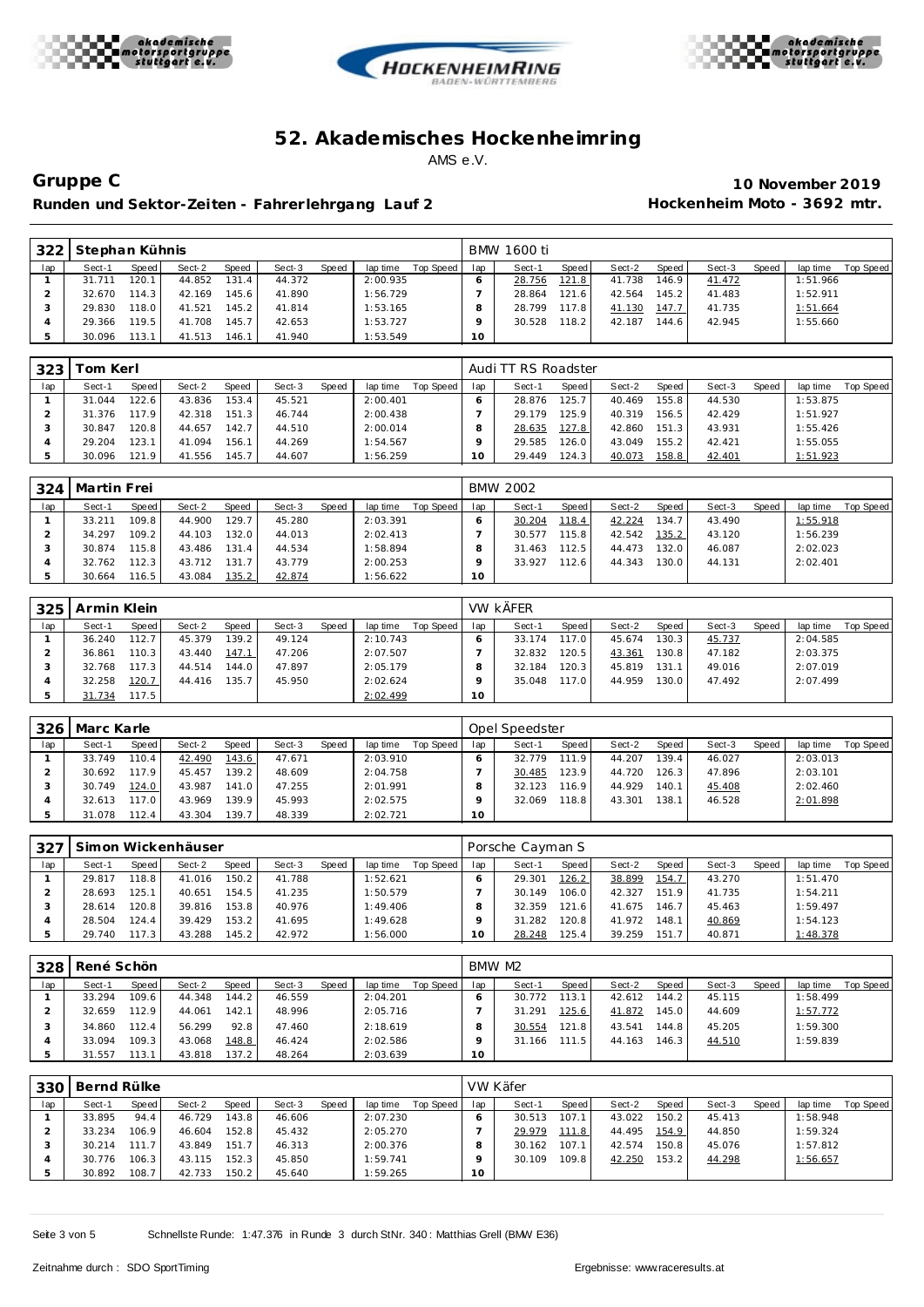





Runden und Sektor-Zeiten - Fahrer lehrgang Lauf 2 **Hockenheim Moto - 3692 mtr.** 

**Gruppe C 10 November 2019**

| 33 <sup>1</sup> | Robin Wagenhals |       |        |       |        |       |          |           |                 | BMW M2 Competition |       |        |         |        |       |          |           |
|-----------------|-----------------|-------|--------|-------|--------|-------|----------|-----------|-----------------|--------------------|-------|--------|---------|--------|-------|----------|-----------|
| lap             | Sect-1          | Speed | Sect-2 | Speed | Sect-3 | Speed | lap time | Top Speed | lap             | Sect-1             | Speed | Sect-2 | Speed I | Sect-3 | Speed | lap time | Top Speed |
|                 | 31.281          | 123.3 | 43.677 | 160.5 | 45.487 |       | 2:00.445 |           |                 | 30.962             | 125.3 | 42.559 | 159.8   | 43.381 |       | 1:56.902 |           |
|                 | 31.196          | 122.7 | 46.785 | 122.0 | 44.444 |       | 2:02.425 |           |                 | 30.970             | 119.9 | 45.010 | 159.1   | 44.344 |       | 2:00.324 |           |
|                 | 29.964          | 123.4 | 43.464 | 146.7 | 45.715 |       | 1:59.143 |           |                 | 29.631             | 122.2 | 41.253 | 161.4   | 44.135 |       | 1:55.019 |           |
|                 | 31.042          | 119.3 | 42.026 | 157.0 | 43.515 |       | 1:56.583 |           |                 | 30.693             | 127.8 |        |         |        |       | 1:57.178 |           |
|                 | 29.483          | 118.2 | 41.451 | 160.7 | 43.592 |       | 1:54.526 |           | 10 <sup>°</sup> |                    |       |        |         |        |       |          |           |

|     | 332   Peter Sacchi |       |        |       |        |       |          |           |     | BMW 1er M Coupé |       |        |        |        |       |          |           |
|-----|--------------------|-------|--------|-------|--------|-------|----------|-----------|-----|-----------------|-------|--------|--------|--------|-------|----------|-----------|
| lap | Sect-1             | Speed | Sect-2 | Speed | Sect-3 | Speed | lap time | Top Speed | lap | Sect-1          | Speed | Sect-2 | Speed  | Sect-3 | Speed | lap time | Top Speed |
|     | 32.413             | 111.6 | 45.167 | 145.9 | 45.640 |       | 2:03.220 |           |     | 32.496          | 112.5 | 44.581 | 145.61 | 46.063 |       | 2:03.140 |           |
|     | 31.845             | 108.0 | 45.853 | 141.5 | 46.537 |       | 2:04.235 |           |     | 32.350          | 106.0 | 43.885 | 144.8  | 45.512 |       | 2:01.747 |           |
|     | 31.789             | 108.3 | 44.156 | 142.3 | 45.710 |       | 2:01.655 |           |     | 32.526          | 107.8 | 44.576 | 143.2  | 46.026 |       | 2:03.128 |           |
|     | 31.948             | 107.6 | 45.450 | 144.0 | 45.895 |       | 2:03.293 |           |     | 30.894          | 110.3 | 43.823 | 145.2  | 45.202 |       | 1:59.919 |           |
|     | 31.744             | 101.0 | 45.689 | 141.4 | 46.756 |       | 2:04.189 |           | 10  |                 |       |        |        |        |       |          |           |

|     | 333   Fabio Sacchi |       |        |       |        |       |          |           |     | BMW M2 |       |        |       |        |       |          |           |
|-----|--------------------|-------|--------|-------|--------|-------|----------|-----------|-----|--------|-------|--------|-------|--------|-------|----------|-----------|
| lap | Sect-1             | Speed | Sect-2 | Speed | Sect-3 | Speed | lap time | Top Speed | lap | Sect-1 | Speed | Sect-2 | Speed | Sect-3 | Speed | lap time | Top Speed |
|     | 30.604             | 17.6  | 43.288 | 157.7 | 42.446 |       | 1:56.338 |           |     | 29.497 | 116.4 | 40.227 | 152.3 | 43.525 |       | 1:53.249 |           |
|     | 28.740             | 123.9 | 39.946 | 158.1 | 41.133 |       | 1:49.819 |           |     | 28.389 | 121.6 | 40.807 | 150.0 | 41.970 |       | 1:51.166 |           |
|     | 28.353             | 121.5 | 40.137 | 154.5 | 41.539 |       | 1:50.029 |           |     | 28.697 | 122.4 | 41.004 | 145.7 | 43.711 |       | 1:53.412 |           |
|     | 28.997             | 121.9 | 40.089 | 154.9 | 41.391 |       | 1:50.477 |           |     | 29.292 | 118.8 | 40.342 | 152.3 | 42.250 |       | 1:51.884 |           |
|     | 29.530             | 122.6 | 40.154 | 152.5 | 42.799 |       | 1:52.483 |           | 10  | 28.629 | 120.7 | 40.767 | 152.5 | 41.263 |       | 1:50.659 |           |

| 334 |        |       | Kaspar Jakubowsky |        |        |       |          |           |     | Alfa Romeo 75 |       |        |       |        |       |          |           |
|-----|--------|-------|-------------------|--------|--------|-------|----------|-----------|-----|---------------|-------|--------|-------|--------|-------|----------|-----------|
| lap | Sect-1 | Speed | Sect-2            | Speed  | Sect-3 | Speed | lap time | Top Speed | lap | Sect-1        | Speed | Sect-2 | Speed | Sect-3 | Speed | lap time | Top Speed |
|     | 31.692 | 113.2 | 42.175            | 143.6  | 42.624 |       | 1:56.491 |           |     | 29.459        | 120.8 | 40.951 | 147.1 | 41.438 |       | 1:51.848 |           |
|     | 33.424 | 111.6 | 42.953            | 144.4  | 42.814 |       | 1:59.191 |           |     | 29.342        | 120.8 | 42.382 | 146.5 | 43.434 |       | 1:55.158 |           |
|     | 29.347 | 120.3 | 41.760            | 144.4  | 41.660 |       | 1:52.767 |           |     | 29.603        | 117.5 | 41.176 | 146.7 | 42.178 |       | 1:52.957 |           |
|     | 29.130 | 120.5 | 40.938            | 149.4  | 41.575 |       | 1:51.643 |           |     | 29.165        | 122.0 | 41.158 | 145.7 | 42.345 |       | 1:52.668 |           |
|     | 29.337 | 121.5 | 41.844            | 145.21 | 43.426 |       | 1:54.607 |           | 10  |               |       |        |       |        |       |          |           |

| 335 | Jörg Nothnagel |           |        |              |        |              |          |           |     | BMW M2 Competition |       |        |        |        |       |          |           |
|-----|----------------|-----------|--------|--------------|--------|--------------|----------|-----------|-----|--------------------|-------|--------|--------|--------|-------|----------|-----------|
| lap | Sect-1         | Speed I   | Sect-2 | <b>Speed</b> | Sect-3 | <b>Speed</b> | lap time | Top Speed | lap | Sect-1             | Speed | Sect-2 | Speed  | Sect-3 | Speed | lap time | Top Speed |
|     | 30.690         | $112.3 -$ | 44.925 | 139.0        | 45.032 |              | 2:00.647 |           |     | 31.210             | 106.5 | 44.445 | 138.61 | 45.022 |       | 2:00.677 |           |
|     | 30.444         | 105.7     | 46.573 | 129.0        | 45.673 |              | 2:02.690 |           |     | 29.413             | 112.7 | 43.434 | 140.8  | 44.830 |       | 1:57.677 |           |
|     | 30.172         | 109.3     | 45.117 | 123.4.       | 47.055 |              | 2:02.344 |           |     | 31.103             | 112.0 | 43.744 | 144.6  | 44.792 |       | : 59.639 |           |
|     | 31.227         | 104.1     | 44.354 | 135.8        | 45.521 |              | 2:01.102 |           |     | 30.226             | 104.7 | 42.668 | 136.9  | 46.064 |       | :58.958  |           |
|     | 32.711         | 109.8     | 46.588 | 140.8        | 45.816 |              | 2:05.115 |           | 10  |                    |       |        |        |        |       |          |           |

| 336 | Heiko Sandherr |                    |        |       |        |       |          |           | VW Golf |        |       |        |       |        |       |          |           |
|-----|----------------|--------------------|--------|-------|--------|-------|----------|-----------|---------|--------|-------|--------|-------|--------|-------|----------|-----------|
| lap | Sect-1         | Speed              | Sect-2 | Speed | Sect-3 | Speed | lap time | Top Speed | lap     | Sect-1 | Speed | Sect-2 | Speed | Sect-3 | Speed | lap time | Top Speed |
|     | 36.522         | 118.8              | 44.432 | 138.6 | 49.526 |       | 2:10.480 |           |         | 31.336 | 118.2 | 42.951 | 143.2 | 45.696 |       | 1:59.983 |           |
|     | 36.673         | 116.0              | 50.509 | 118.8 | 51.977 |       | 2:19.159 |           |         | 32.313 | 115.6 | 43.789 | 134.8 | 47.476 |       | 2:03.578 |           |
|     | 34.314         | 113.7 <sub>1</sub> | 45.695 | 136.2 | 44.305 |       | 2:04.314 |           |         | 32.779 | 115.6 | 42.430 | 145.9 | 42.906 |       | 1:58.115 |           |
|     | 30.612         | 117.1              | 42.334 | 146.9 | 45.630 |       | 1:58.576 |           |         | 29.650 | 118.8 | 45.891 | 147.7 | 43.579 |       | 1:59.120 |           |
|     | 31.441         | 119.6              | 42.971 | 136.9 | 47.193 |       | 2:01.605 |           | 10      |        |       |        |       |        |       |          |           |

|     | 338 Andre Riess |       |        |       |        |       |          |           |     | Seat Leon |        |        |       |        |       |          |           |
|-----|-----------------|-------|--------|-------|--------|-------|----------|-----------|-----|-----------|--------|--------|-------|--------|-------|----------|-----------|
| lap | Sect-1          | Speed | Sect-2 | Speed | Sect-3 | Speed | lap time | Top Speed | lap | Sect-1    | Speed  | Sect-2 | Speed | Sect-3 | Speed | lap time | Top Speed |
|     | 32.159          | 125.3 | 41.269 | 156.5 | 43.474 |       | 1:56.902 |           |     | 29.024    | 124.3  | 41.530 | 158.8 | 43.219 |       | 1:53.773 |           |
|     | 29.386          | 124.0 | 42.652 | 154.9 | 43.504 |       | 1:55.542 |           |     | 30.156    | 116.6  | 42.437 | 156.3 | 43.080 |       | 1:55.673 |           |
|     | 29.967          | 126.6 | 42.990 | 157.4 | 44.027 |       | 1:56.984 |           |     | 28.867    | 126.01 | 40.976 | 156.5 | 43.885 |       | 1:53.728 |           |
|     | 29.312          | 116.5 | 42.702 | 147.1 | 44.143 |       | 1:56.157 |           |     | 31.975    | 120.5  |        |       |        |       | 1:57.986 |           |
|     | 30.694          | 122.9 | 42.384 | 143.0 | 43.928 |       | 1:57.006 |           | 10  |           |        |        |       |        |       |          |           |

| 339 | Ulrich Kurz |       |        |              |        |       |          |           |     | <b>BMW 344i</b> |       |        |       |        |       |          |           |
|-----|-------------|-------|--------|--------------|--------|-------|----------|-----------|-----|-----------------|-------|--------|-------|--------|-------|----------|-----------|
| lap | Sect-1      | Speed | Sect-2 | <b>Speed</b> | Sect-3 | Speed | lap time | Top Speed | lap | Sect-1          | Speed | Sect-2 | Speed | Sect-3 | Speed | lap time | Top Speed |
|     | 32.278      | 108.2 | 44.709 | 134.0        | 48.949 |       | 2:05.936 |           |     | 32.428          | 107.9 | 44.247 | 125.4 | 44.629 |       | 2:01.304 |           |
|     | 32.494      | 105.4 | 44.874 | 134.5        | 47.429 |       | 2:04.797 |           |     | 33.152          | 110.1 | 43.945 | 135.3 | 45.166 |       | 2:02.263 |           |
|     | 33.427      | 110.4 | 46.261 | 124.0        | 46.404 |       | 2:06.092 |           |     | 31.364          | 109.4 | 43.999 | 136.4 | 45.884 |       | 2:01.247 |           |
|     | 32.662      | 110.0 | 45.074 | 135.7        | 44.608 |       | 2:02.344 |           |     | 32.458          | 106.0 | 43.955 | 136.7 | 45.028 |       | 2:01.441 |           |
|     | 32.675      | 109.1 | 44.906 | 136.5        | 44.898 |       | 2:02.479 |           | 10  |                 |       |        |       |        |       |          |           |

Seite 4 von 5 Schnellste Runde: 1:47.376 in Runde 3 durch StNr. 340: Matthias Grell (BMW E36)